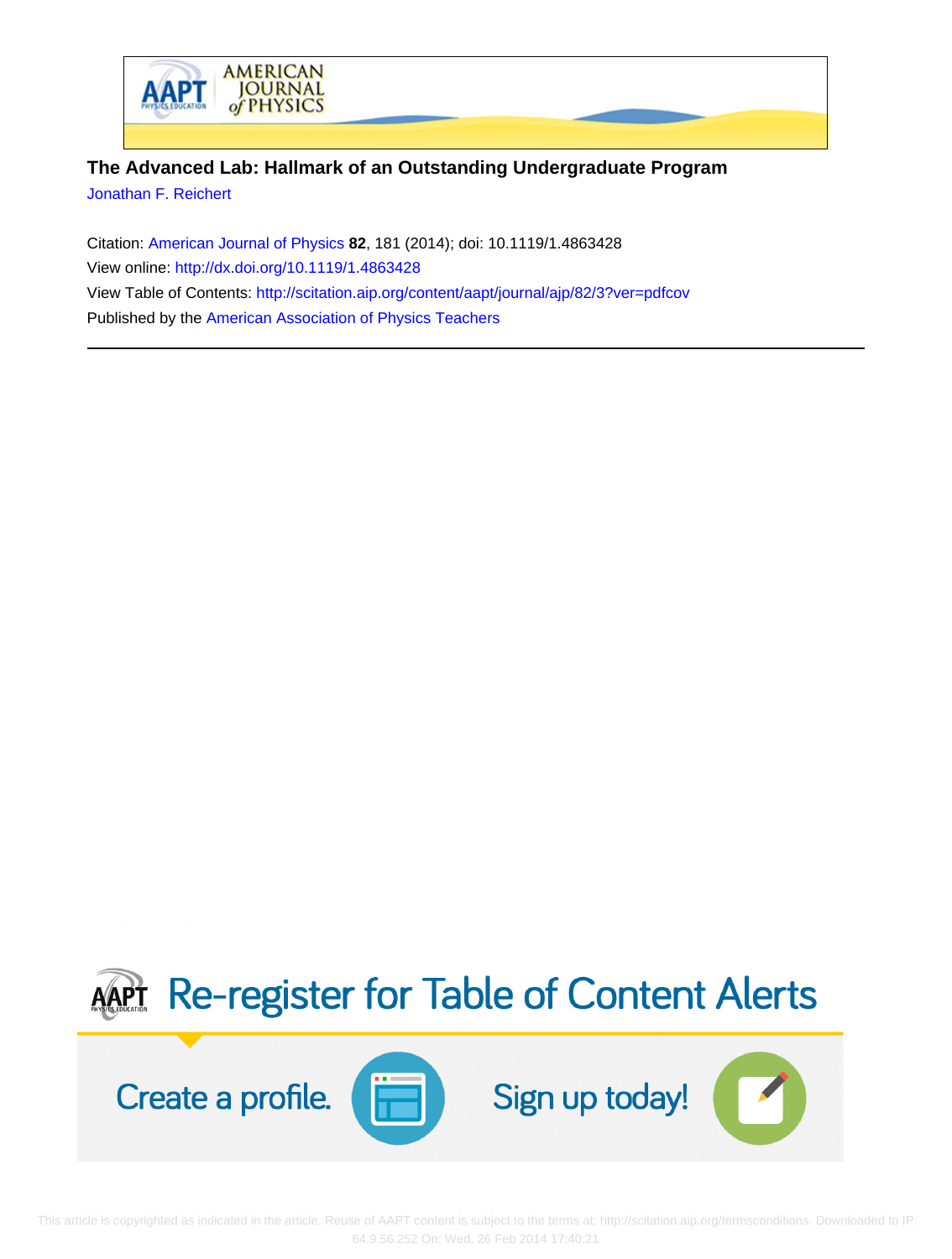

## The Advanced Lab: Hallmark of an Outstanding Undergraduate Program

(Received 11 November 2013; accepted 15 January 2014)

For high school seniors interested in majoring in physics, the number of prestigious schools offering an undergraduate degree can be overwhelming. What schools should they apply to? What factors should the teachers and counselors consider as they evaluate these programs? Many colleges and universities have distinguished reputations, but these reputations are almost always based on their research and graduate programs. Which ones have undergraduate programs that nurture and develop undergraduate students?

If I had to pick a single "test" to judge the excellence of an undergraduate physics major program, it would be the quality of that department's advanced laboratory offerings. I would ask the following questions:

- Does the department have modern physics apparatus? I don't mean computers, which everyone has. I am speaking of equipment to do experiments in modern optics, cosmic rays, atomic physics, magnetism, low temperature, x-rays, solid state, Mössbauer, magnetic resonance, and plasma, as well as modern measuring instrumentations such as fast digital scopes, lock-in amplifiers, multi-channel analyzers, and spectrum analyzers. Simply put, is the experimental program comprehensive in both content and equipment?
- Does the advanced lab program allow students ample time to carry out experiments? The standard should be a minimum of two complete afternoons per week, plus open hours at least several evenings per week, and several weeks to complete each experiment.
- Do the students get to make choices, choose parameters, and make modifications and additions? Is there an open end to most experiments?
- Do the students get their hands on the equipment, put it together, align the optics, trace the signal, and adjust the parameters? Or is everything connected and ready to take the data when they walk in the door?
- Is an advanced lab course required for at least two semesters, preferably three or four?
- Does the equipment work? Is it kept in good condition?
- Are the advanced lab courses taught every semester? Are they taught by the faculty?
- Is there a machine shop available to the students?

Such an advanced laboratory program is expensive in both dollars and in faculty time and effort. But such programs clearly demonstrate the commitment of the faculty to their undergraduate students and their education. This is a real commitment (not just words) because the faculty will likely not receive professional recognition for their hard work. But their students will greatly benefit from this laboratory experience, even if they gripe about how much they have to work during the course.

Why should students want such an advanced lab as a major part of their undergraduate program? Let me list some reasons:

- It will give them a breadth of experience in many areas of experimental physics. Undergraduate years are not the time to specialize; they are a time to explore the various fields of physics.
- It will give them the opportunity to learn important experimental techniques: using a lock-in amplifier, a multichannel analyzer, a spectrum analyzer, coincident pulse counting, and many others too numerous to list.
- It will include "classic" experiments, some of which led to the Nobel Prize. Students will be able to make their own measurements, analyze their own data, and "discover" essential physics for themselves.
- It will teach students the crucial difference between a theoretical prediction and an experimental verification. For example, one can rather quickly explain the Michelson interferometer, but it will likely take a student considerable time and effort to align one, especially to observe white-light fringes.
- It will provide a venue in which to practice technical writing, including organizing data, data interpretation, and clear technical exposition, all of which are essential for students' future endeavors.
- Many advanced lab programs require students to make oral presentations in the style of contributed conference talks. This is a difficult but important task. Where else do they get a chance to learn this skill in an undergraduate program?
- The advanced lab may be the best place to find out if experimental physics is in your future.

Some departments have come up with what they claim is a good reason for seriously limiting, or entirely eliminating a junior/senior advanced lab: "real" research. "Our students go directly into a real research laboratory, some as early as their sophomore year. They get actual research experience, not canned labs." It sounds good: undergraduate research—the new buzz words. There is also a prestigious national award, the Apker Prize, for the best research work done by undergraduate students at two types of postsecondary schools. Even a runner-up in this competition is given high-profile national recognition. The research done by Apker recipients is undeniably impressive. But how do we know the value of other undergraduate research experiences? Were they actually appropriate and valuable for those students?

Do departments give the same careful scrutiny to a proposed undergraduate research experience that they give to an advanced lab offerings? Or do they simply let faculty members bring undergraduates into a research lab to do with them what they will? Where is the oversight of this part of the undergraduate program? Who decides the criteria for a